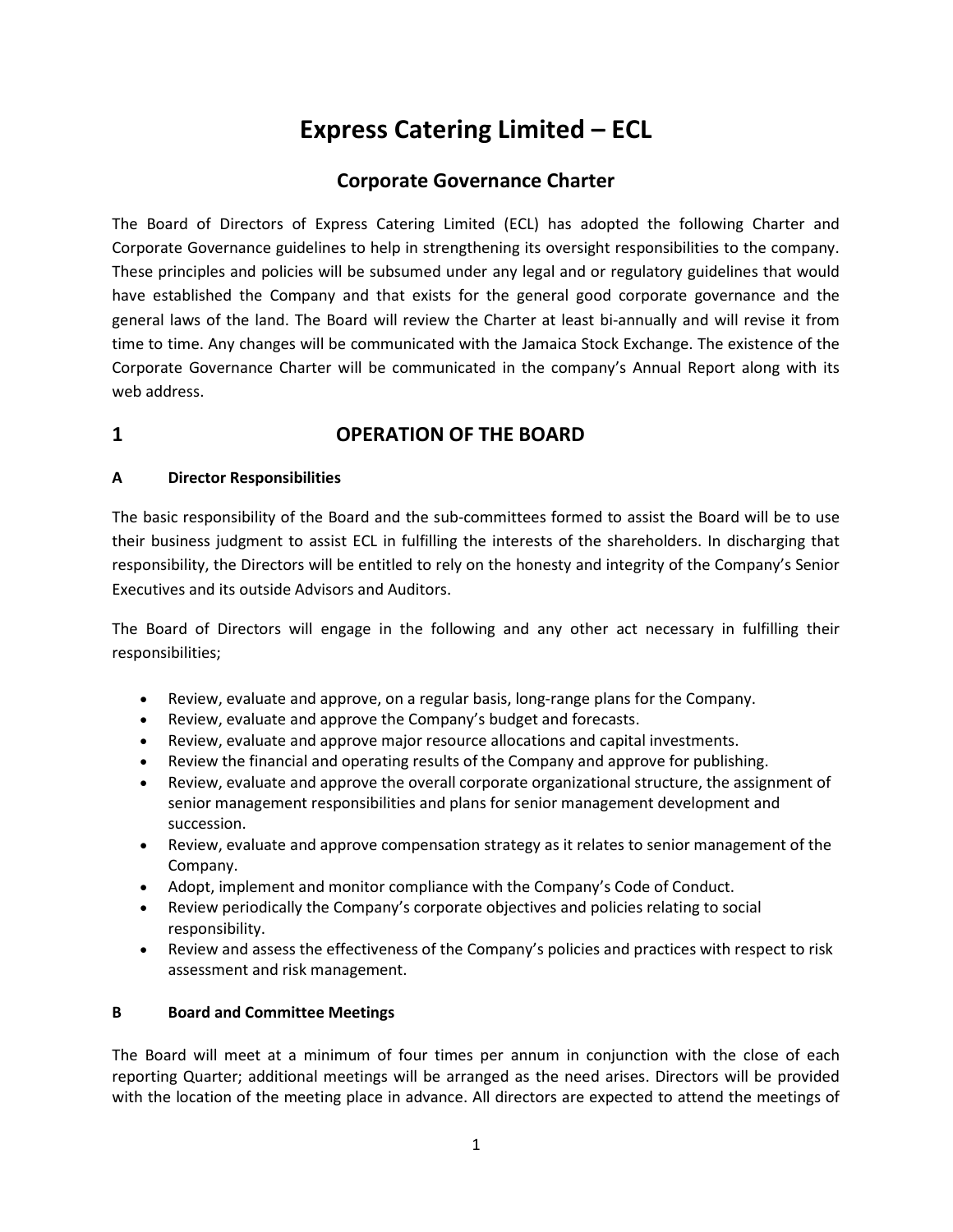the Board and the Committees on which they serve. Directors are expected to spend the necessary time and meet as is necessary to properly discharge their responsibility.

The Audit Committee will meet a minimum four times per annum (prior to the Board of Directors meeting) and will satisfy themselves as to the completeness of the financial information being presented to the Board of Directors meeting.

The Compensation Committee will meet at least once per annum and will provide the Board with the necessary guidance on optimizing the staff component of the company's performance.

The Chairman, CEO or Committee Chairpersons may from time to time invite Corporate Officers, other Employees and Advisors to attend the Board or Committee meetings whenever deemed necessary.

#### C Agenda Items for the Board and Committee Meetings

The Chairman of the Board or Committee will establish the agenda for each Board or Committee meeting. Each Director is free to suggest the inclusion of items on the agenda and may raise subjects that are not on the agenda for that meeting but which is deemed important for the attention of the Board or Committee. The agenda and any supporting details or proposed resolutions will be provided to the Directors in advance. Directors should review these materials in advance of the Board or Committee meeting in order to maximize their contribution to the meeting.

#### D Directors Compensation

Executive Directors shall receive no additional compensation for serving as Directors. Non-executive Directors, on the other hand, shall receive reasonable compensation and reimbursement of costs incurred to attend Board and Committee meetings. The level of compensation will be set by the Compensation Committee and will be reviewed annually.

The Compensation Committee will bear consideration to the fact that the form and amount of compensation to Directors may have consequences for their perceived independence. Any contracts with a Director, directly or indirectly, must be disclosed and must pass the test of transparency.

#### E Director Orientation and Education

Management will provide new Directors with an initial orientation in order to familiarize them with their responsibilities as Directors, the Company's obligations as a listed company, the operating business units and the nature of the businesses, strategic plans, significant financial, accounting and risk management issues, senior management team and internal and external auditors.

To support the Directors fulfillment of their responsibility regarding continuing education for best practices, management will provide the following;

> - Educational programs supplemental to the initial orientation to explain the company's business operations, including its use of technology, its products and market position.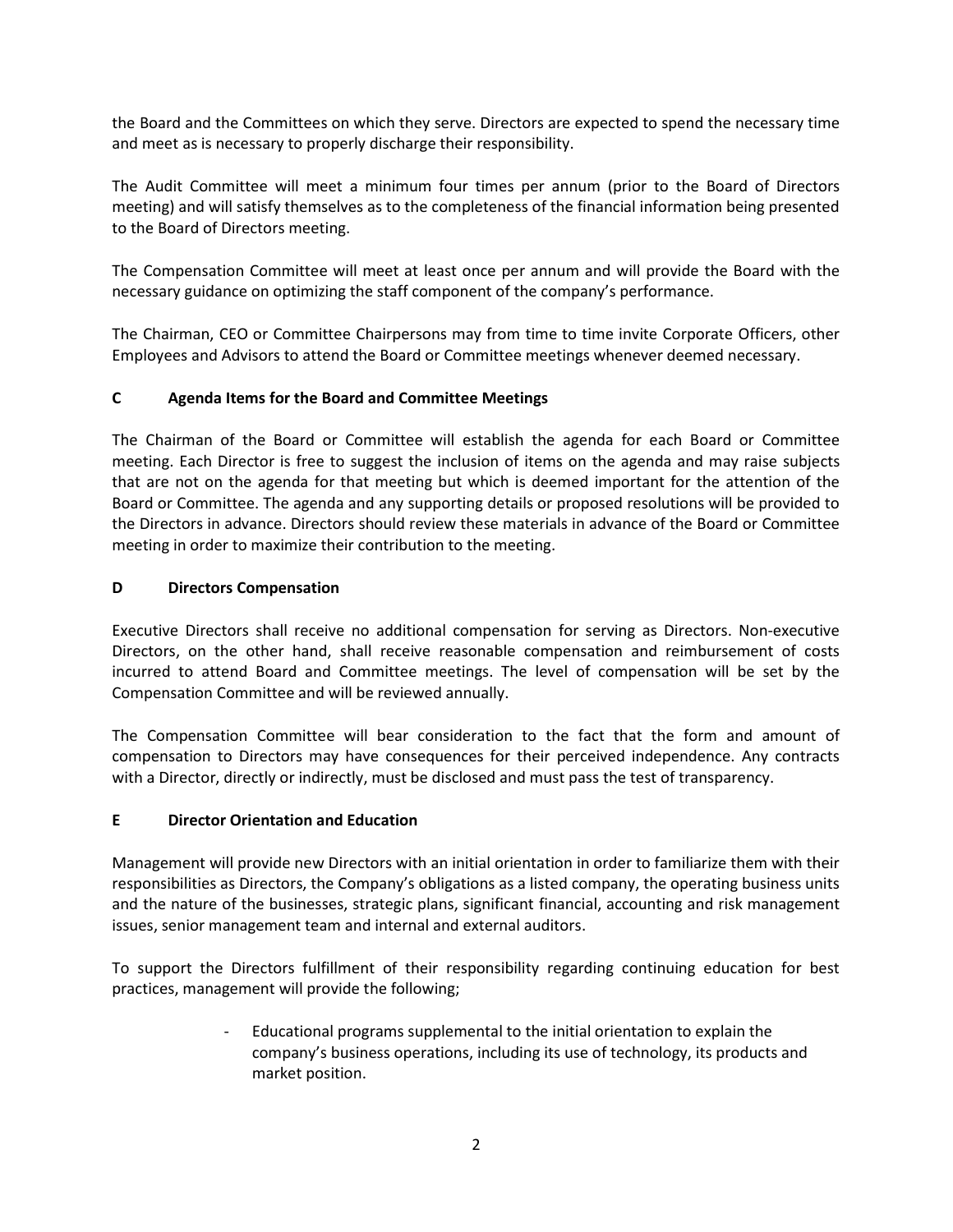- Access to or provide notice of continuing education programs that are designed to keep directors current with new corporate responsibility trends and practices.
- Any information that will assist comparative analysis
- Arrange for periodic visits to actual operating units.
- A legal review for the Board, at least annually, of the status of major litigation, compliance with significant regulatory requirements and corporate governance matters.

#### F Management Succession Planning

The Compensation Committee will conduct an annual review of the performance of the VP of Operation for presentation to the Board. The Board will review the report to satisfy themselves that the GM is providing the best leadership for the company and will communicate any recommendations for improving performance.

The Board will evaluate potential successors and approve management succession strategies and plans for the VP of Operation and other executive officers of the Company. The VP of Operations should at all times, make available his or her recommendations and evaluations of potential successors, along with a review of any development plans recommended for such individuals.

#### G Directors Access to Officers, Employees and Independent Advisors

Directors have full and free access to officers and employees of the company. A Director may request through the CEO or the Secretary, the presence of any Officer or Employee at the Board of Directors meeting in order to satisfy any inquiry. Directors will ensure that any such request is not disruptive to the good operations of the company and should at all times copy the CEO on any such requests.

The Board of Directors has full power to engage the services of independent advisors or experts, including legal and financial expertise, in the furtherance of their obligations. The company will provide the necessary funding for payment of any such expert advice received.

## 2 BOARD STRUCTURE

### A Size of the Board.

The company has adopted the convention of a minimum five Director Board with 2 being executive directors and 3 being non-executive Directors. This may be varied within the limit of the bylaws as the company deems necessary through resolution of members or resolution of the existing Directors. In addition, the Board will have the guidance of a Mentor, who may be a Director or will be in addition to the Directors.

Executive Directors will include the Chief Executive Officer, The Chief Financial Officer and may include a Chief Operating Officer or any other officer of the company, the objective being to strengthen the oversight role of the Board.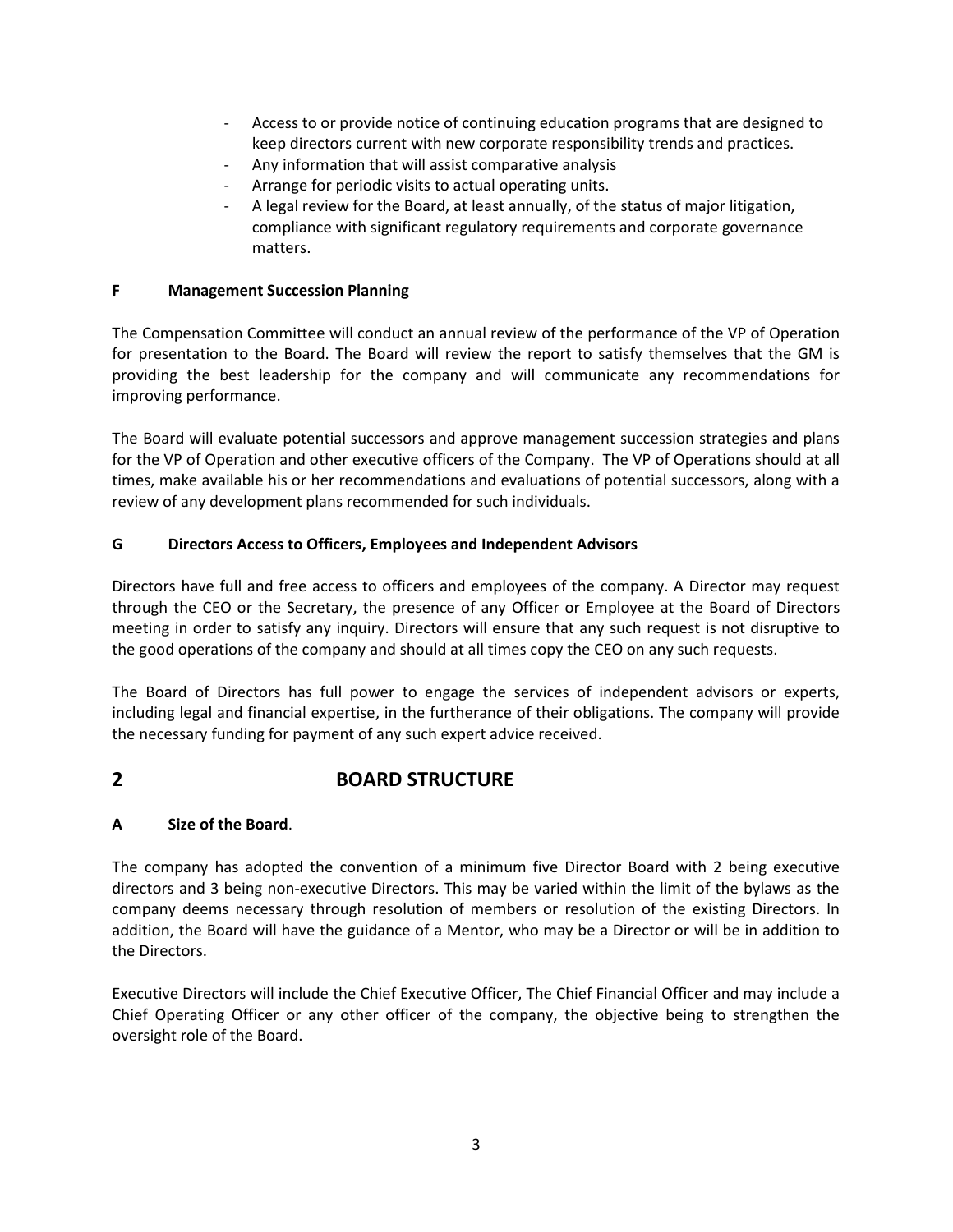#### B Selection of Directors

Nominees for Directorship to the Board will be brought before the existing Board for consideration. The invitation to join the Board will be extended by the Chairman of the Board. Any such notice of intention to propose must be given not less than Seven days and not more than Fourteen days before the date of the meeting to elect.

The Board is responsible for filling vacancies on the Board; any such vacancies will arise through resignation, death, disqualification from amongst current directors and out of necessity to increase the current numbers.

#### C Director Qualification

The Directors are expected to lead the organization in maximizing value for the shareholders. The following desirable characteristics, though not guaranteeing, will increase the likelihood of that;

#### (i) Personal Characteristics

| $\bullet$ | <b>Integrity and Accountability:</b> | High ethical standards, integrity and strength of character in<br>his or her personal and professional dealings and a<br>willingness to act on and be accountable for his or her<br>decisions.     |
|-----------|--------------------------------------|----------------------------------------------------------------------------------------------------------------------------------------------------------------------------------------------------|
|           | <b>Informed Judgment:</b>            | Demonstrate intelligence, wisdom and thoughtfulness in<br>decision-making. Demonstrate a willingness to thoroughly<br>discuss issues, ask questions, and express reservation and<br>voice dissent. |
|           | <b>Financial Literacy:</b>           | An ability to read and understand balance sheets, income<br>and cash flow statements. Understand financial ratios and<br>other indices for evaluating Company performance.                         |
|           | <b>Mature Confidence:</b>            | Assertive, responsible and supportive in dealing with<br>others. Respect for others, openness to others' opinions and<br>the willingness to listen.                                                |
|           | <b>High Standards:</b>               | History of achievements that reflect high standards for<br>himself or herself and others.                                                                                                          |

#### (ii). Core Competencies

- Accounting and Finance: Experience in financial accounting and corporate finance, especially with respect to trends in debt and equity markets. Familiarity with internal financial controls. · Business Judgment: Record of making good business decisions and evidence that those duties as a Director will be discharged in good faith and in a manner that is in the best interests of the Company.
- Management: Experience in corporate management. Understand management trends in general and in the areas in which the Company conducts its business.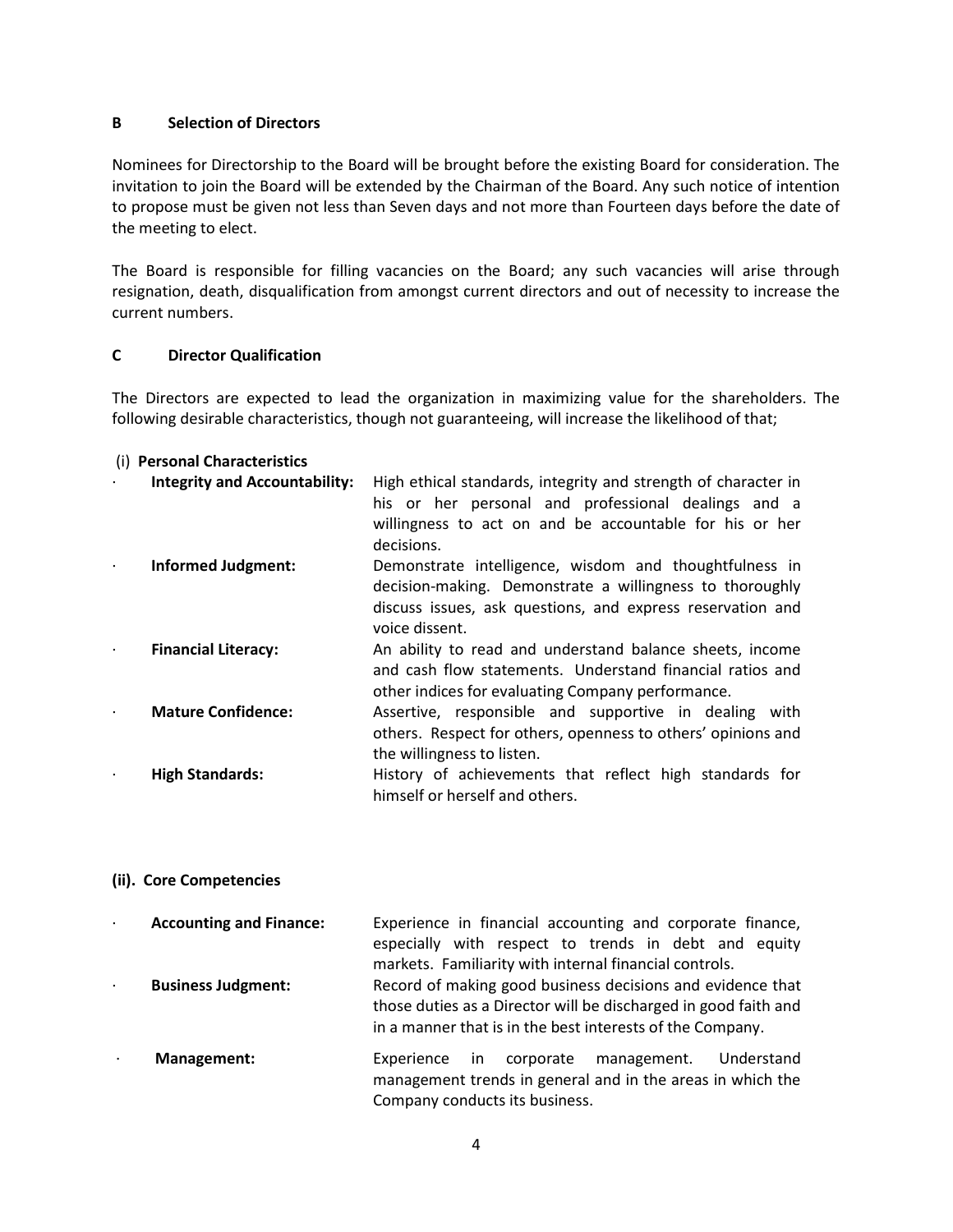- · Crisis Response: Ability and time to perform during periods of both shortterm and prolonged crisis.
- **Industry/Technology:** Unique experience and skills in an area in which the Company conducts its business,
	- International Markets: Experience in global markets, international issues and foreign business practices.
	- Leadership: Understand and possess skills and have a history of motivating high-performing, talented managers.
- · Strategy and Vision: Skills and capacity to provide strategic insight and direction by encouraging innovations, conceptualizing key trends, evaluating strategic decisions, and challenging the Company to sharpen its vision.

#### (iii) Commitment to the Company

- **Time and Effort:** Willing to commit the time and energy necessary to satisfy the requirements of Board and Board Committee membership. Expected to attend and participate in all Board meetings and Board Committee meetings in which they are a member. Encouraged to attend all annual meetings of shareowners. A willingness to rigorously prepare prior to each meeting and actively participate in the meeting. Willingness to make himself or herself available to management upon request to provide advice and counsel. · Awareness and Ongoing Possess, or be willing to develop, a broad knowledge of both
- Education: critical issues affecting the Company (including industry-, technology- and market-specific information), and director's roles and responsibilities (including the general legal principles that guide board members).
- **Other Commitments:** In light of other existing commitments, ability to perform adequately as a Director, including preparation for and attendance at Board meetings and annual meetings of the shareowners, and a willingness to do so.

#### (iv) Team and Company Considerations

· Balancing the Board: Contributes talent, skills and experience that the Board needs as a team to supplement existing resources and provide talent for future needs. Diversity: Contributes to the Board in a way that can enhance perspective and judgment through diversity in gender, age, ethnic background, geographic origin, and professional

experience (public, private, and non-profit sectors).

Nomination of a candidate should not be based solely on these factors.

#### D Director Retirement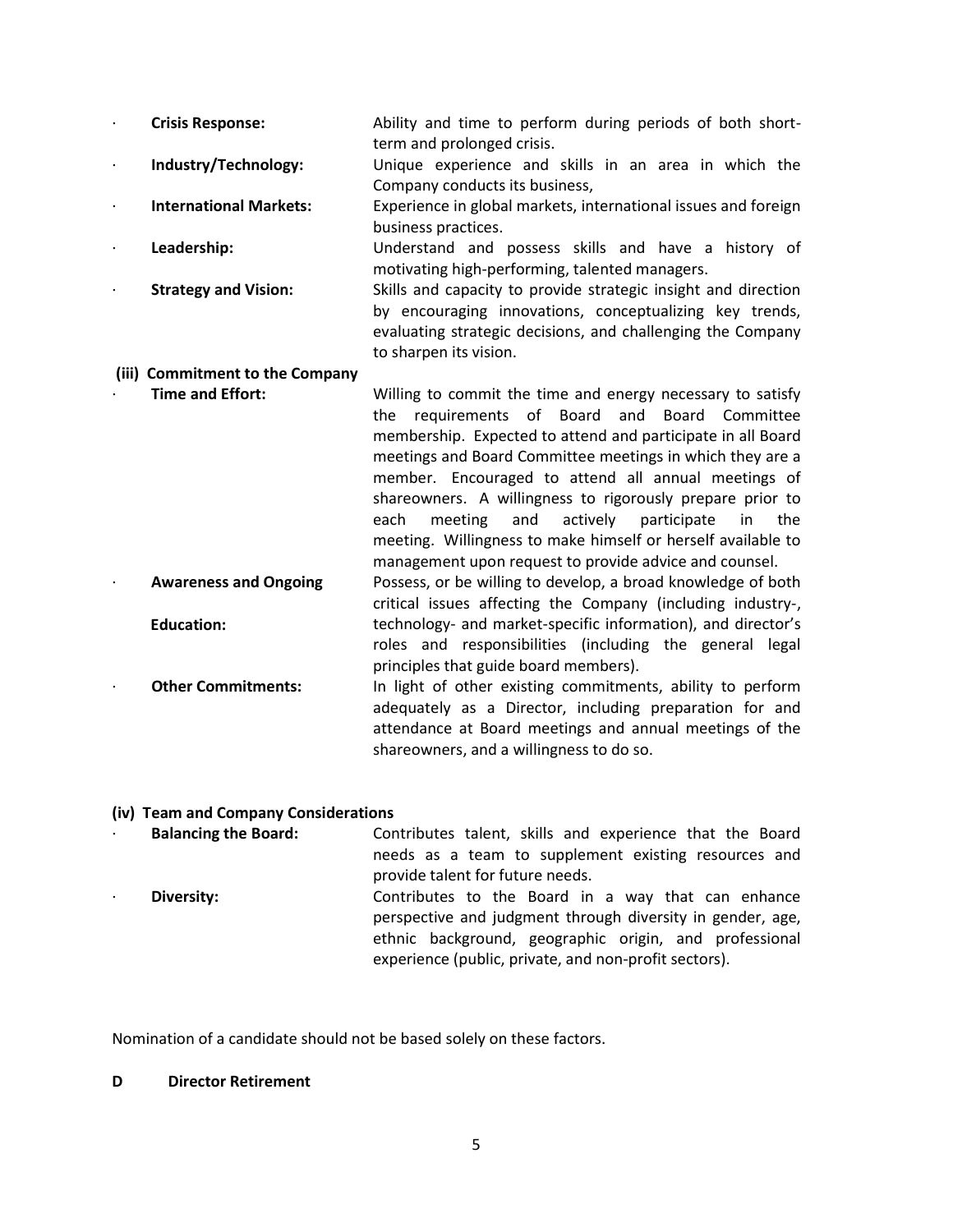There is currently no retirement age for Directors. The company believes that once the qualification criteria are being met by each Director, then each Director will contribute positively to the company.

#### E Director Resignation

Any Director may resign at any time by giving notice (in writing or by electronic transmission) to the Chairman of the Board, the President or the Secretary of the Company. Such resignation shall take effect upon receipt thereof or at any later time specified therein; and unless otherwise specified therein, the acceptance of such resignation shall not be necessary to make it effective.

#### F Term Limits

The Board does not believe it should establish term limits. Term limits hold the disadvantage of losing the contribution of Directors who have been able to develop, over a period of time, increasing insight into the Company and its operations and, therefore, provide an increasing contribution to the Board as a whole.

#### G Dealings of the Directors with the company

Directors must disclose any interest in transactions with the company and must withdraw from any proceedings of the Board which considers whether to approve any contract or arrangements in which he is interested.

## 3 COMMITTEES OF THE BOARD

A substantial portion of analysis and work of the Board is done by standing Board Committees. The company has established 2 such committees;

- Audit Committee
- Compensation Committee

Other committees may be established as the need arises.

#### A Audit Committee

The Audit Committee will comprise of a minimum two, of which two will be Non-executive Directors. Invitees to the Audit Committee will include the VP of Internal Audit and Controls but may have other attendees as the needs arise. The committee will meet for a minimum of four times per annum and will arrange the meeting to coincide with the completion of the reporting quarter financial reports. Responsibility will include but is not limited to the following: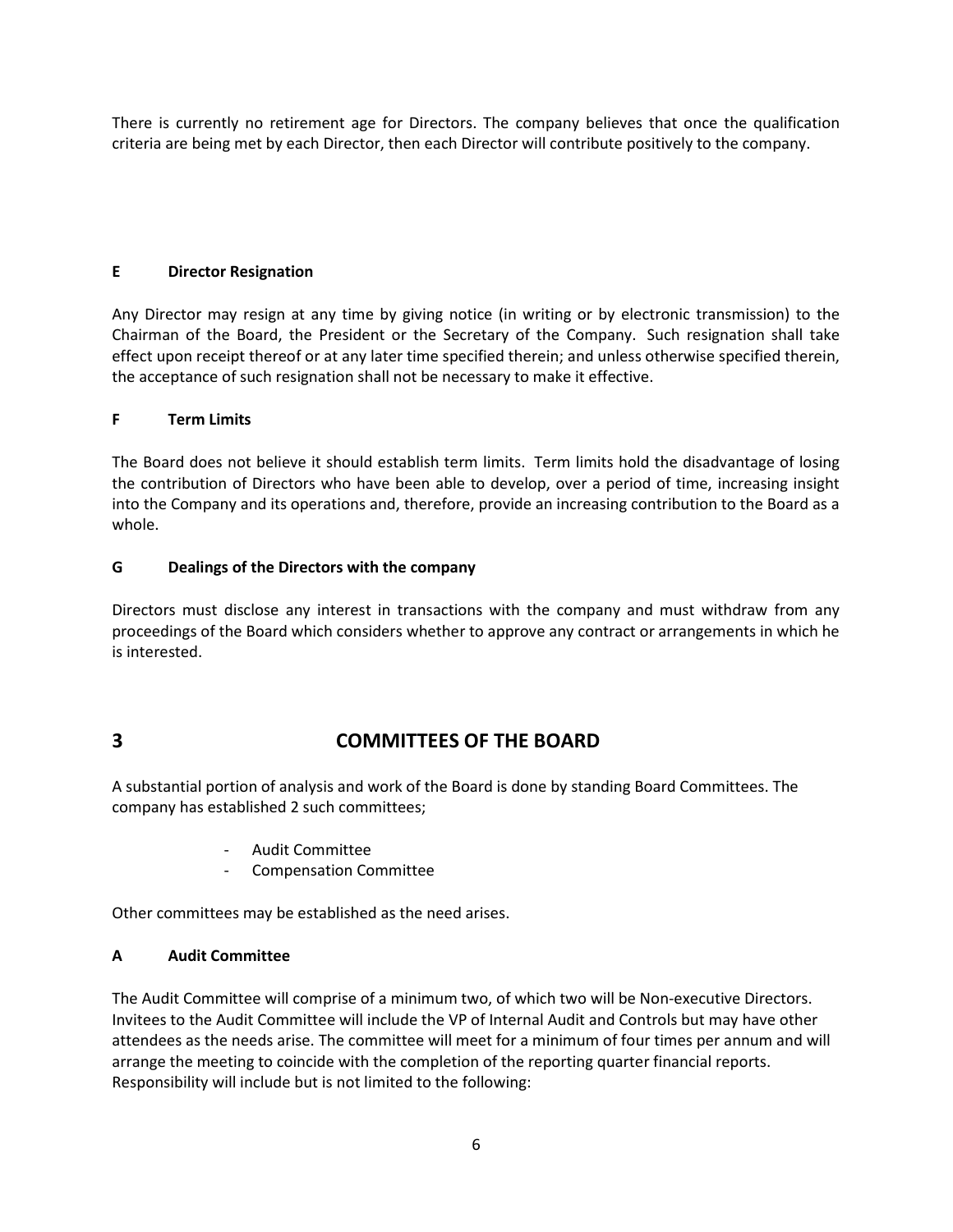- Monitor the financial performance of the company against objectives.
- Ensure that the company is compliant with statutory and regulatory financial reporting requirements.
- Ensure that the company is compliant with covenants relating to banking and other creditor requirements.
- Monitor and review the effectiveness of the internal audit function.
- Review external audit recommendations for improvement in controls.

#### B Compensation Committee

The purpose of the Compensation Committee is to assist the Board in the oversight of matters relating to compensation plans, compensation of executives, long-term strategic plans and performance in regard to management of human resources. The committee will meet at a minimum of once per annum and will comprise of three, of which two will be non-executive Directors. The Head of Human Resources will be the permanent Liaison Officer to the Committee but there may be other invitees. The Committee shall have such powers and perform such duties as the Board may from time to time delegate to it, including, but not limited to those set forth below:

- Recommend to the Board salary and compensation levels, including fringe benefits, for all officers of the company and its subsidiaries;
- Review and make recommendations to the Board with respect to all executive compensation plans, including incentive compensation plans and equity based plans;
- Review operating performance relative to bonus and incentive programs;
- Review and approve corporate goals and objectives with respect to the compensation of the VP of Operations (General Manager), evaluate the VP of Operations' s performance in light of those goals and objectives and, either as a Committee or together with the other independent directors (as directed by the Board), determine and approve the VP of Operations compensation based on this evaluation;
- Recommend to the Board persons to serve as senior officers of the company;
- Review overall succession and continuity planning with the VP of Operations;
- Review long range strategic plans and performance in regard to its management of all human resources, including safety, health, labor/employee relations and equality of treatment;
- **•** Review the status of significant risk(s), if any, for which oversight has been assigned to the Committee by the Board of Directors;

## 4 OTHER BOARD PRACTICES

#### A Board Interaction with Institutional Investors, Analysts, Media, Customers and Members of the Public

Except where directed by the Chief Executive Officer or the Chief Financial Officer of the Company, communications on behalf of the Company with the media, securities analysts, stockbrokers and investors must be made only by specifically designated representatives of the Company. If a Director